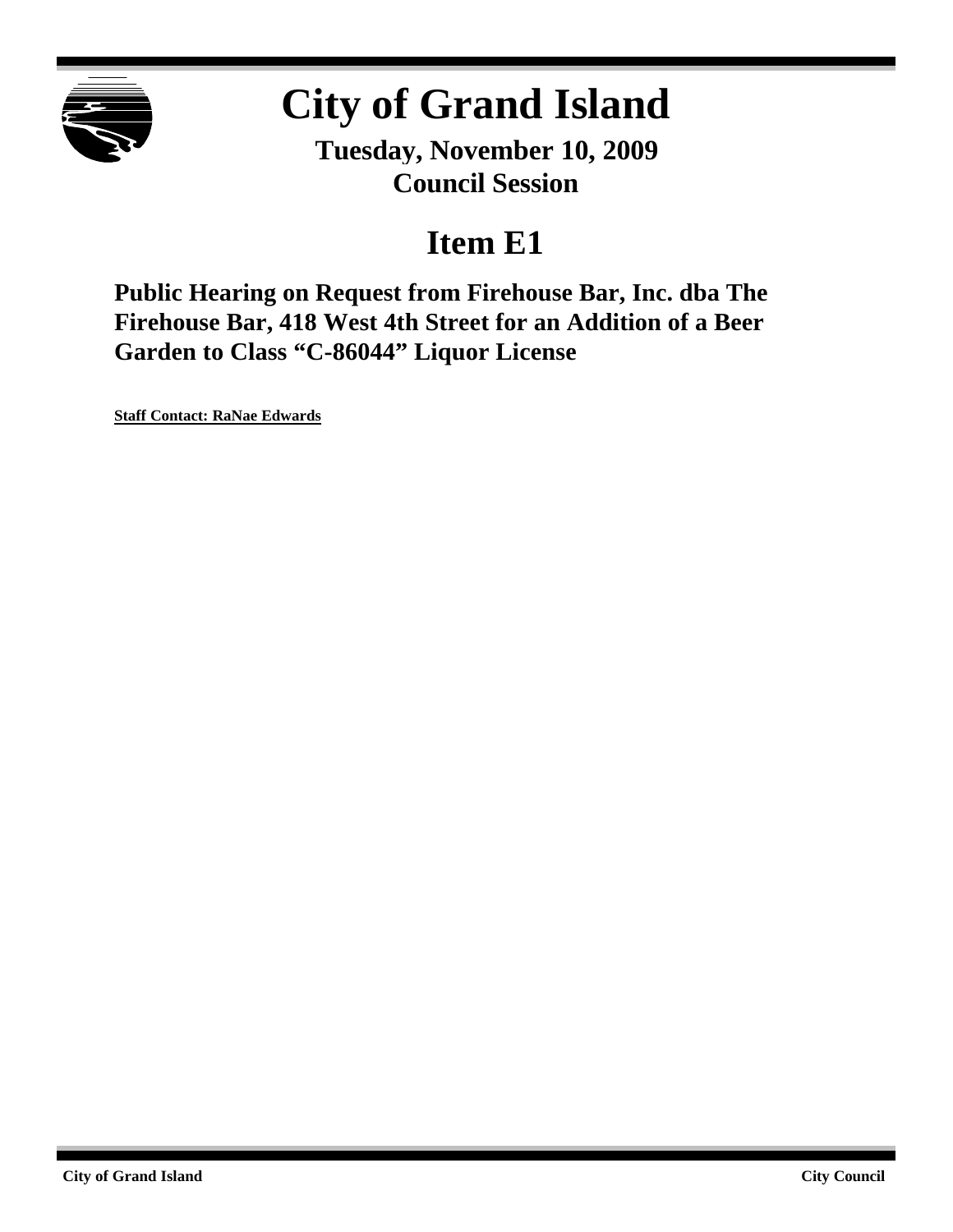# **Council Agenda Memo**

| From:           | RaNae Edwards, City Clerk                                                                                                                                              |
|-----------------|------------------------------------------------------------------------------------------------------------------------------------------------------------------------|
| <b>Meeting:</b> | November 11, 2009                                                                                                                                                      |
| Subject:        | Public Hearing on Request from Firehouse Bar, Inc. dba<br>The Firehouse Bar, 418 West 4th Street for an Addition<br>of a Beer Garden to Class "C-86044" Liquor License |
| Item $\#$ 's:   | $E-1 & 1-1$                                                                                                                                                            |
| $Presenter(s):$ | RaNae Edwards, City Clerk                                                                                                                                              |

#### **Background**

Firehouse Bar, Inc. dba The Firehouse Bar, 418 West 4th Street has submitted an application for a Beer Garden, an addition to their Class "C-86044" Liquor License. The request includes an area of approximately 11' x 77' to be added to the east side of the existing building. (See attached drawing.)

#### **Discussion**

Chapter 2, Section 012.07 of the Nebraska Liquor Control Commission Rules and Regulations define "Beer garden" as "an outdoor area included in licensed premises, which is used for the service and consumption of alcoholic liquors, and which is contained by a fence or wall preventing the uncontrolled entrance or exit of persons from the premises, and preventing the passing of alcoholic liquors to persons outside the premises" City Council action is required and forwarded to the Nebraska Liquor Control Commission for issuance of all licenses. This application has been reviewed by the Clerk, Building, Fire, and Health Departments.

### **Alternatives**

It appears that the Council has the following alternatives concerning the issue at hand. The Council may:

- 1. Approve the application.
- 2. Forward to the Nebraska Liquor Control Commission with no recommendation.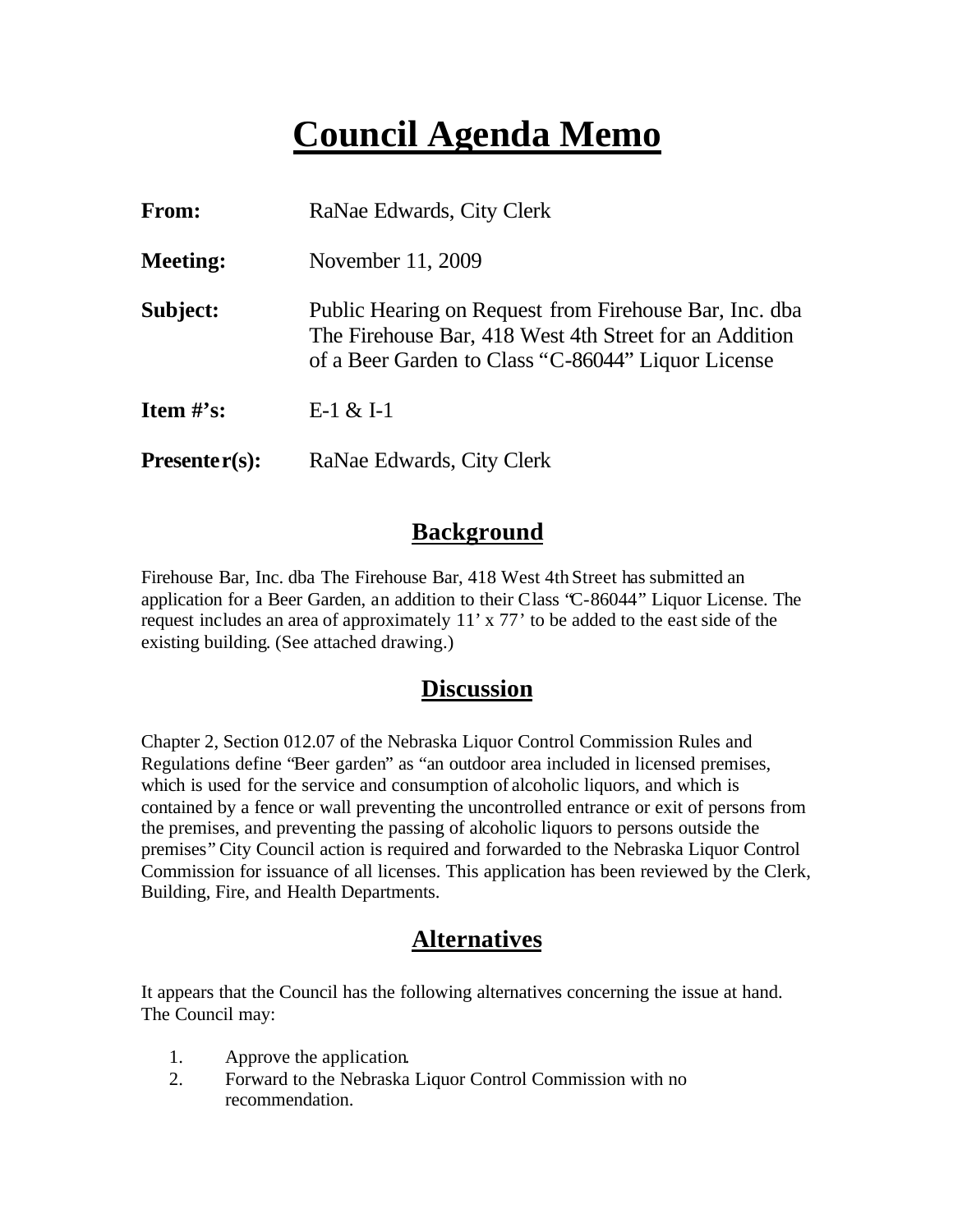- 3. Forward to the Nebraska Liquor Control Commission with recommendations.
- 4. Deny the application.

## **Recommendation**

Based on the Nebraska Liquor Control Commission's criteria for the approval of Liquor Licenses, City Administration recommends that the Council approve the application.

### **Sample Motion**

Move to approve the request for an 11' x 77' Beer Garden addition to Firehouse Bar, Inc. dba The Firehouse Bar, 418 West 4th Street, Liquor License "C-86044" contingent upon final inspections.